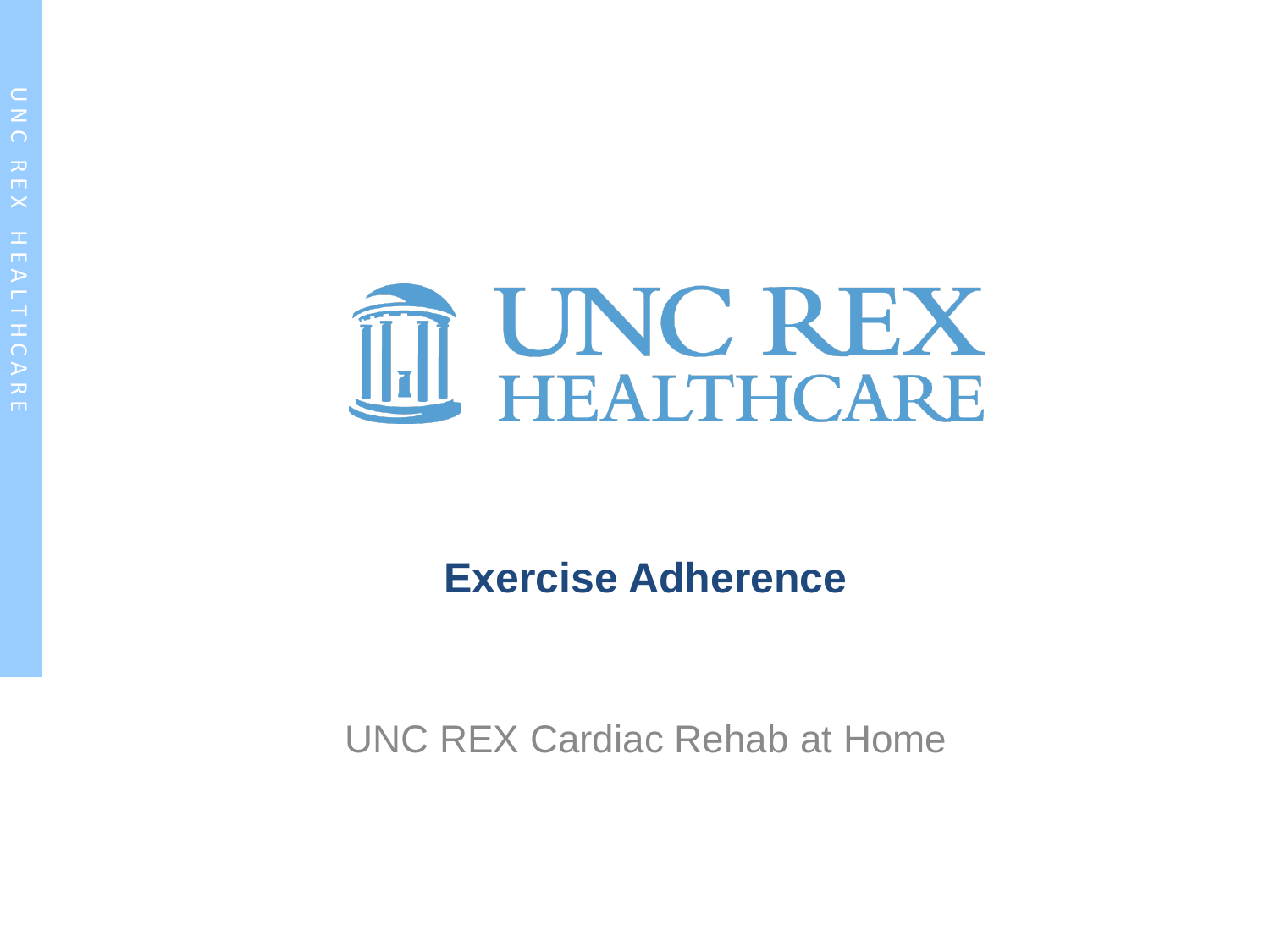### **Exercise Adherence**

#### **Exercise adherence or exercise compliance is a term used to describe how well someone is sticking to:**

- Their home exercise regimen or program
- Their gym program
- The recommendations made to them by their health professionals



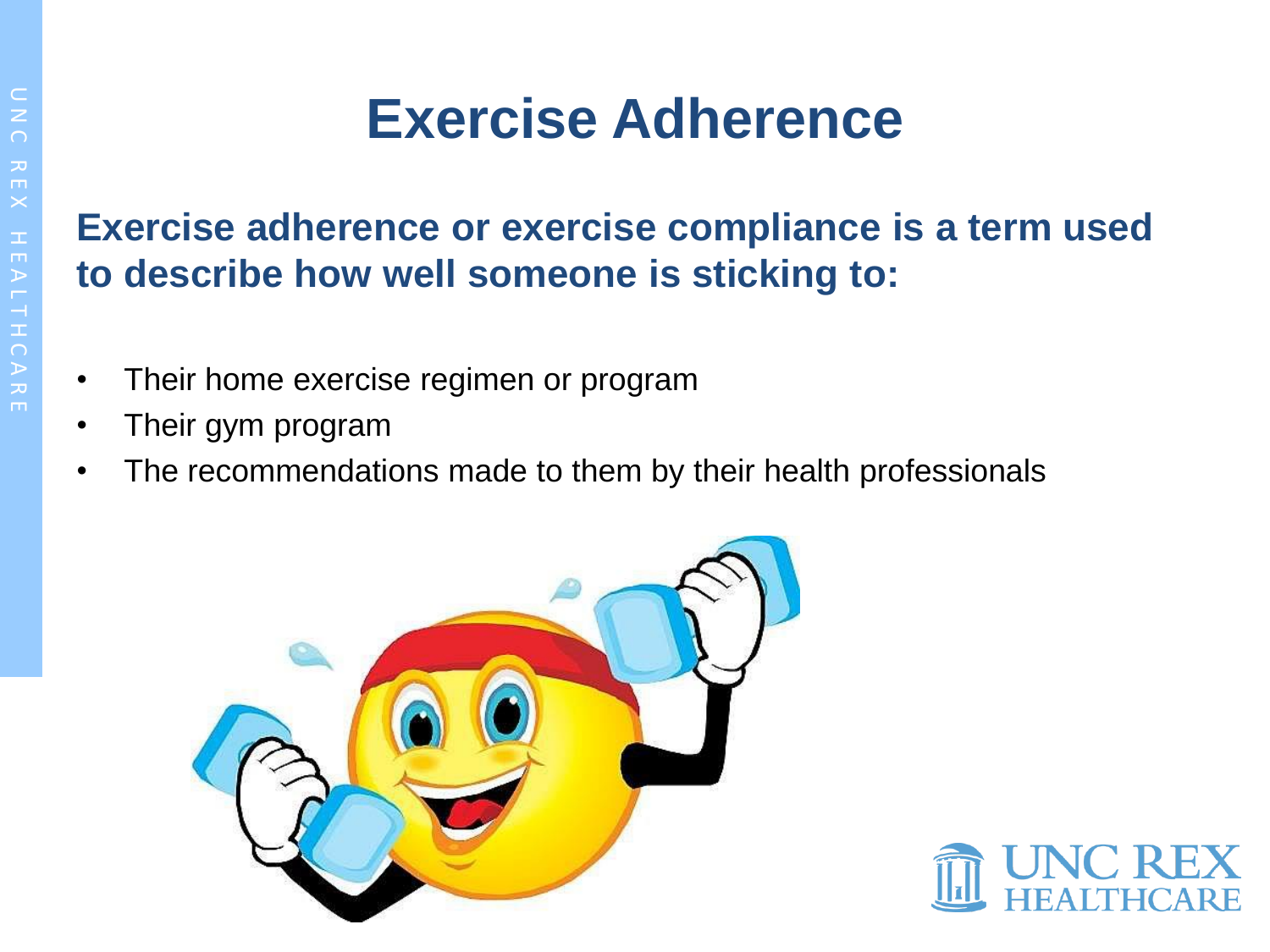# **Exercise Motivation**

#### **What motivates you? What are your goals?**

- Health benefits
- Stress management
- **Enjoyment**
- Challenge
- Maintain current weight or achieve a weight loss
- Build self-esteem
- Social benefits; Making friends
- Improved mobility and range of motion
- Decrease in pain



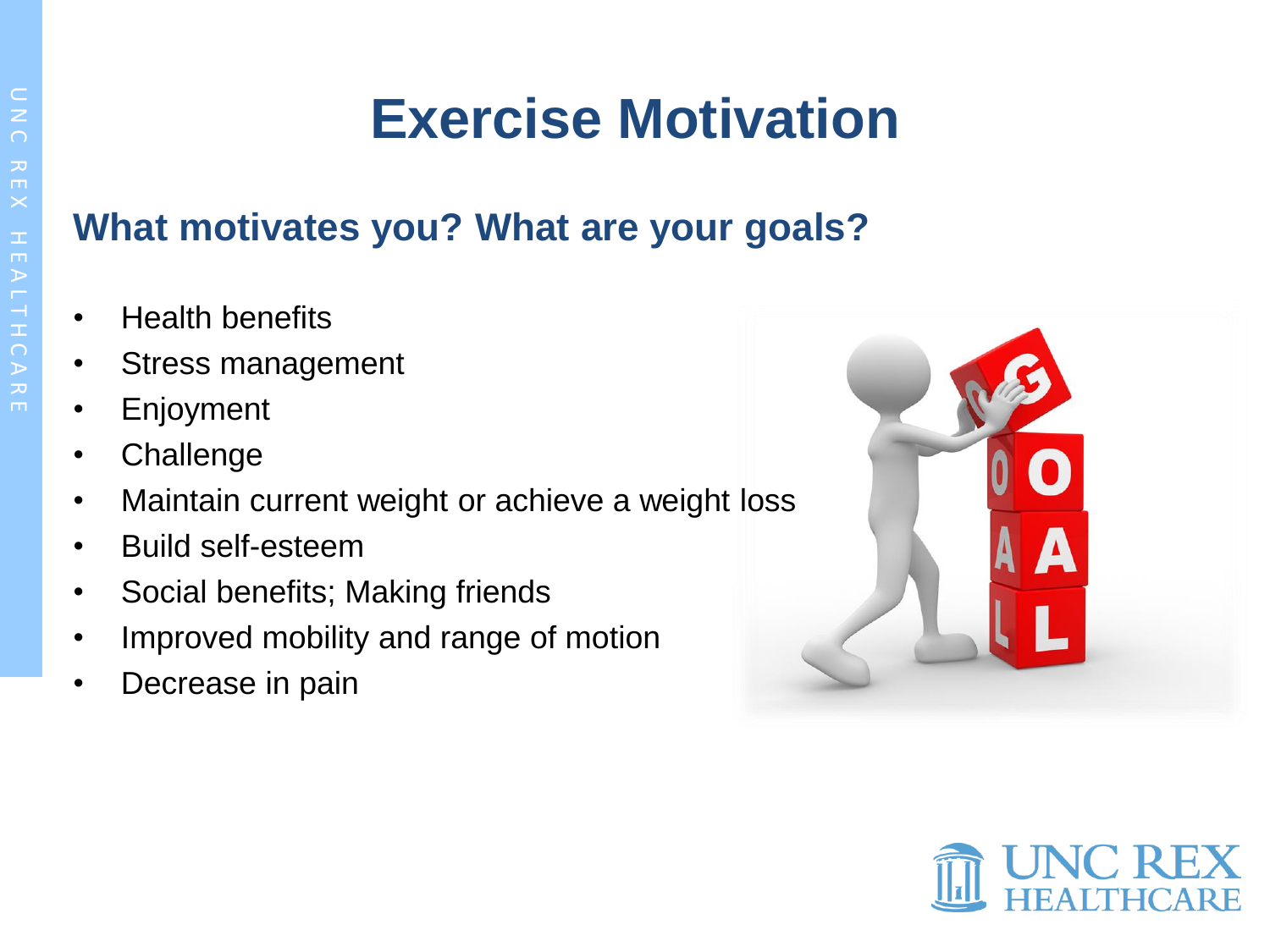## **Exercise Barriers**

### **What is stopping you from achieving your exercise goals?**

### Is it…

- Lack of time?
- Lack of energy?
- Lack of motivation?
- Lack of social support?
- Orthopedic limitations?
- Health limitations?
- Location, convenience, cost?



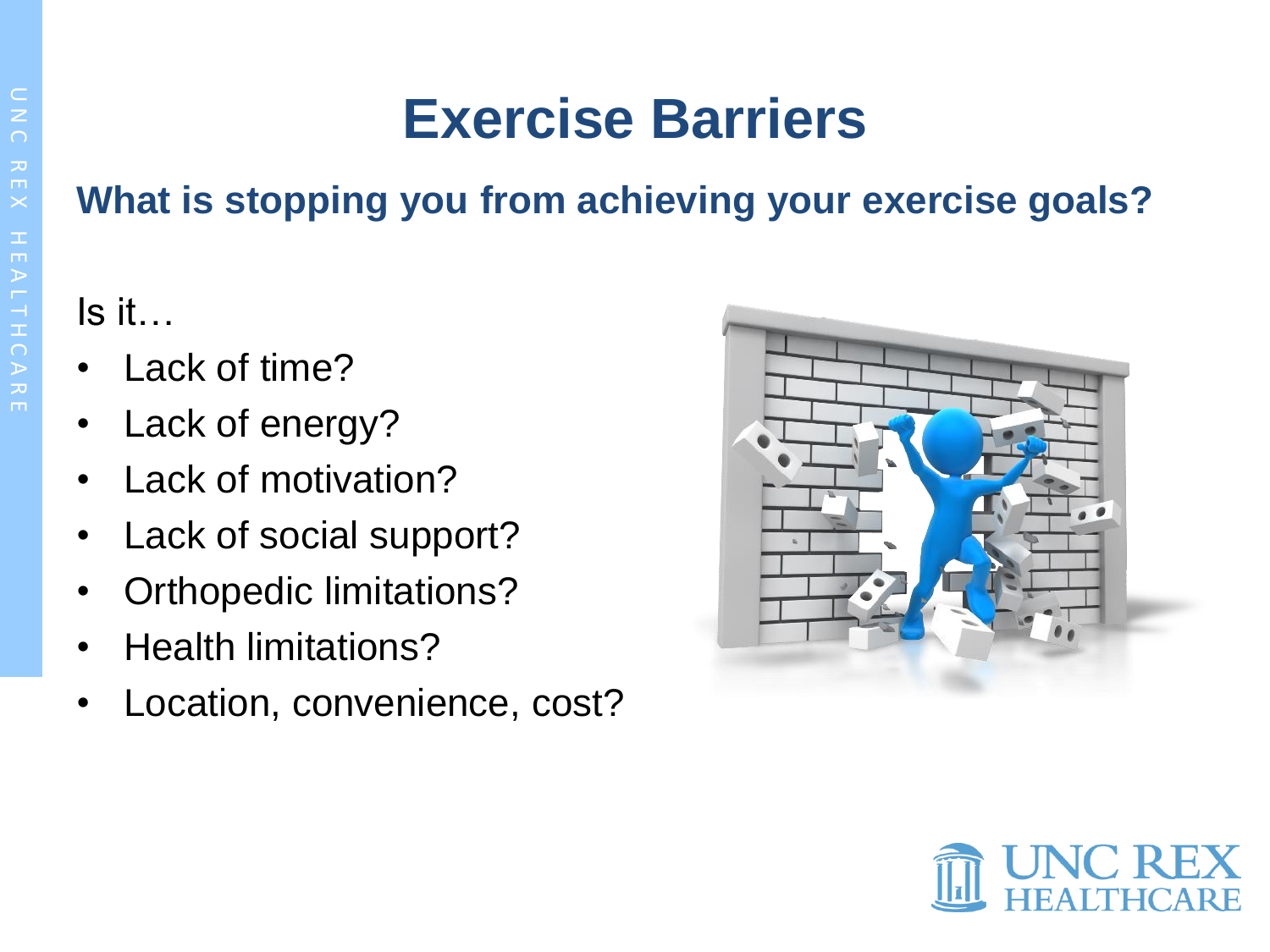## **Tips to Achieve Your Exercise Goals**

- Make the exercise fun.
- Exercise with friends or accountability partners.
- Log your exercise to monitor improvements.
- Reinforce success
- Use "self-talk"
- Find a convenient location to exercise
- Focus on strategies that will help you achieve your goals



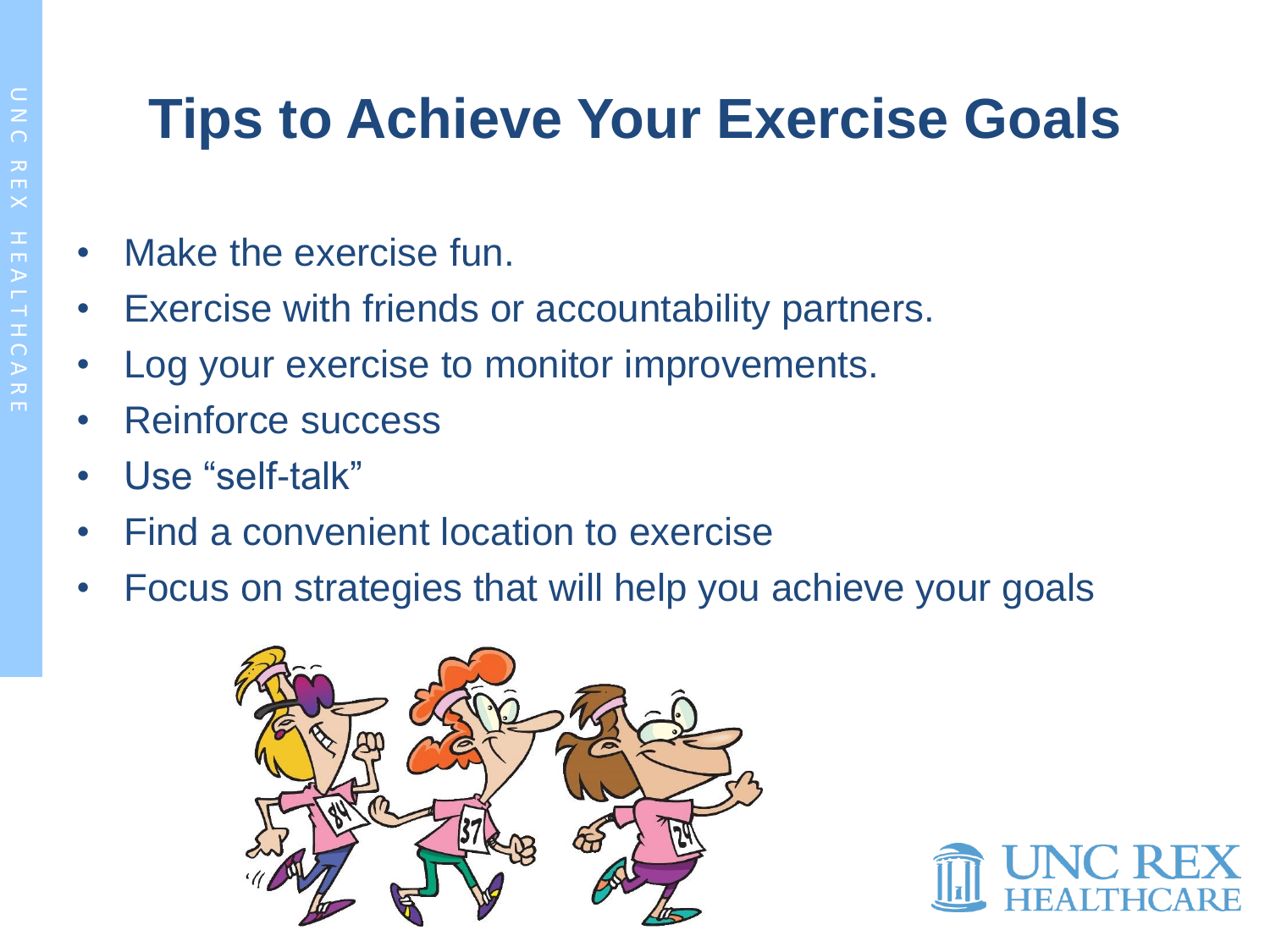|   | Realistic<br>Achievable<br>Specific<br>Timuh                                                                                                                                                |
|---|---------------------------------------------------------------------------------------------------------------------------------------------------------------------------------------------|
| S |                                                                                                                                                                                             |
|   | How will I know when the goal is accomplished?                                                                                                                                              |
|   |                                                                                                                                                                                             |
| Κ | Is this goal inline with my long term fitness goals? ___________________________                                                                                                            |
|   | How long will I take to accomplish this goal? __________________________________<br>What is the date that I want to have this goal accomished by?_<br>When am I going to work on this goal? |

### **Exercise Smart Goals**

| Make Goals:        |
|--------------------|
| S-Smart            |
| M-Measureable      |
| A- Achievable      |
| <b>R-Realistic</b> |
| <b>T-Timely</b>    |
|                    |